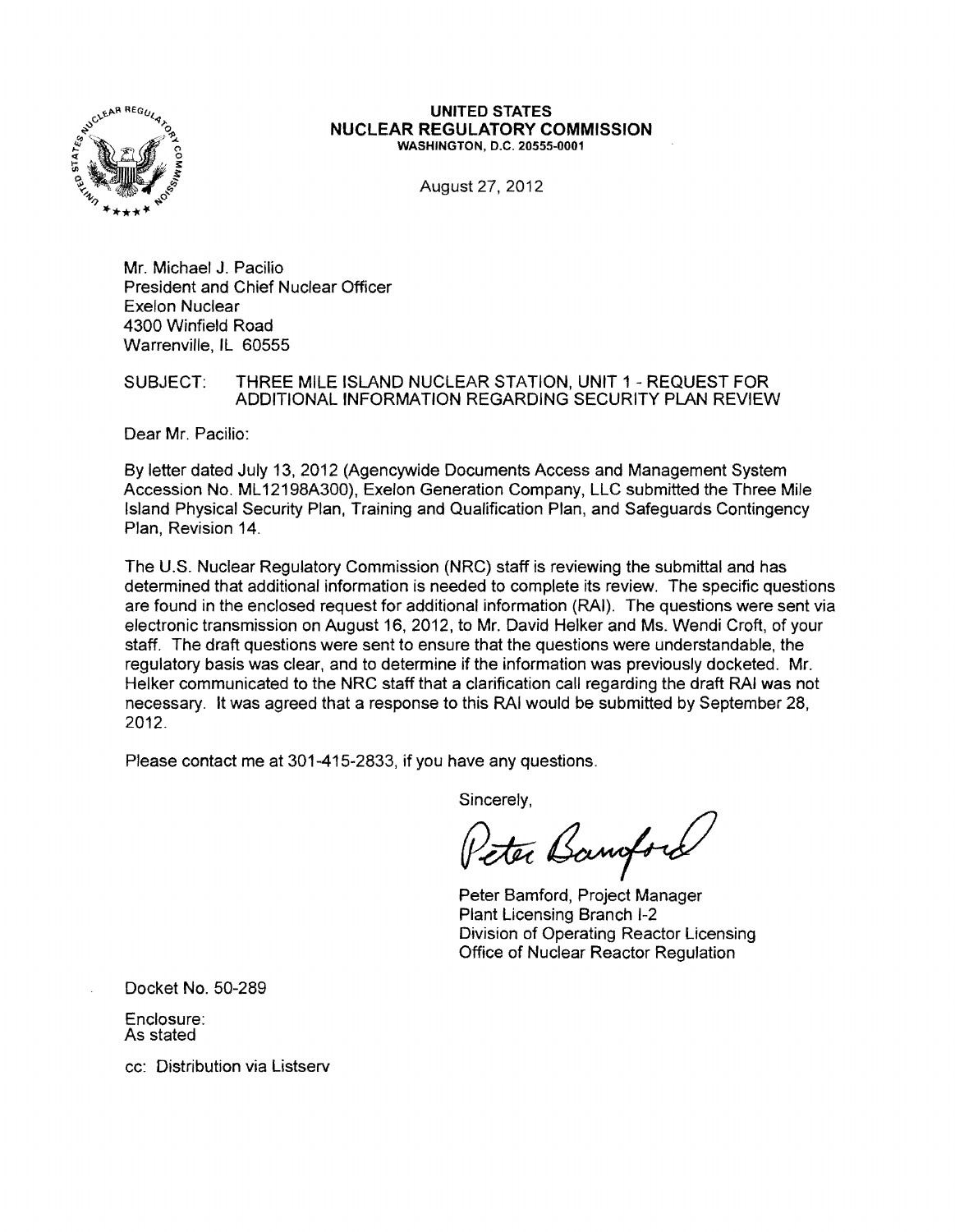## REQUEST FOR ADDITIONAL INFORMATION

## 10 CFR 50.54(p)(2) CHANGES TO SECURITY PLAN

# EXELON GENERATION CO, LLC

## THREE MILE ISLAND NUCLEAR STATION, UNIT 1

## DOCKET NO. 50-289

By letter dated July 13,2012 (Agencywide Documents Access and Management System (ADAMS) Accession No. ML 12198A300), Exelon Generation Company, LLC (Exelon, the licensee) submitted the Three Mile Island Nuclear Power Station's Physical Security Plan (PSP), Training and Qualification Plan (T&QP), and Safeguards Contingency Plan (SCP), Revision 14. The enclosure to the letter contained Safeguards Information and has been withheld from public disclosure. The U.S. Nuclear Regulatory Commission (NRC) staff is currently reviewing the submittal to ensure compliance with Title 10 of the Code of Federal Regulations (10 CFR), Section 50.54(p)(2). The NRC staff has determined that the additional information requested below is needed to complete its review. In addition, as specified below, the NRC staff has requested certain clarifications for the next update of the PSP and SCP.

- 1. In Section 15.1 of the PSP, the licensee describes illumination at Three Mile Nuclear Station. Describe how the use of alternative technology for the assessment of the protected area (PA) perimeter in no-light or low-light conditions meets the requirements of 10 CFR 73.55(e)(7)(i)(C) and 10 CFR 73.55(i)(2). Describe the technology used for the assessment of the PA perimeter in no-light or low-light conditions. Additionally, the NRC staff requests that Exelon make appropriate changes during the next revision of the site's PSP to ensure that the language clearly describes what technology is used for the assessment of the PA perimeter in no-light or low-light conditions in accordance with 10 CFR 73.55(c)(3).
- 2. In Section 15.5.1 of the PSP, the licensee describes the owner controlled area (OCA) surveillance methods. The second numbered paragraph does not adequately address the surveillance methods; it solely discusses facility procedures. Describe what equipment and/or personnel are used for the OCA surveillance. Additionally, the NRC staff requests that Exelon make appropriate changes during the next revision of the site's PSP to ensure that the language clearly describes the equipment and/or personnel used for the OCA surveillance in accordance with 10 CFR 73.55(c)(3).
- 3. In Section 4.1.2 of the SCP, the licensee describes the security chain of command and delegation of authority. The description of the security chain of command and delegation of authority in Revision 13 of the SCP is different than the description provided in Revision 14. This change was not described in the Description of Changes Report in Revision 14. Provide an explanation of the rationale for the change. Describe who is responsible for command and control when the individuals listed are not available. Additionally, the NRC staff requests that Exelon make appropriate changes during the

Enclosure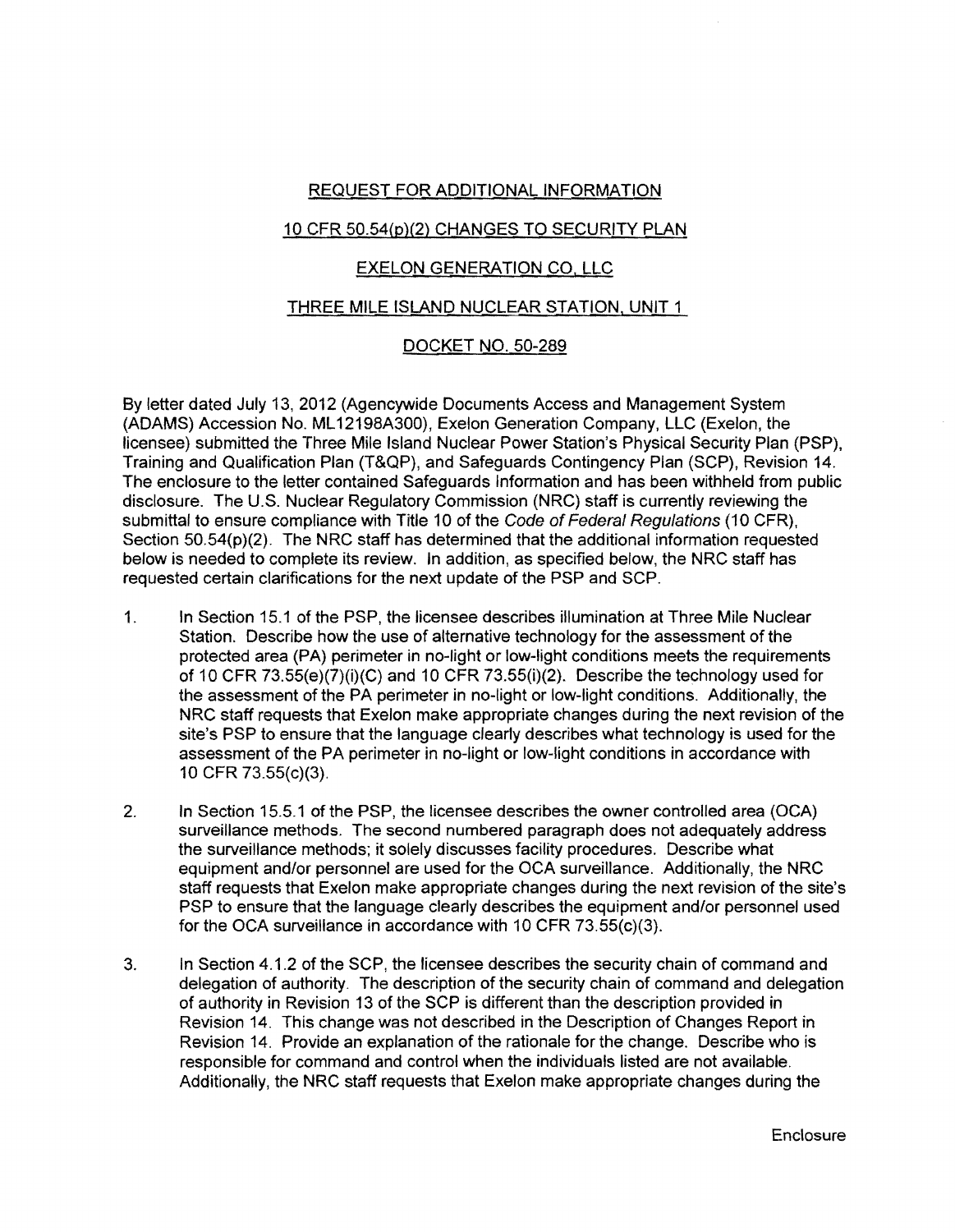next revision of the site's SCP to ensure that the language clearly describes the security chain of command and delegation of authority in accordance with 10 CFR 73.55(c)(5).

- 4. In Section 5.4 of the SCP, the licensee describes facility operations personnel response. The description of training in Revision 13 of the SCP is different than the description provided in Revision 14. This change was not described in the Description of Changes report in Revision 14. Provide an explanation of the change. Was this change evaluated to ensure it complies with 10 CFR 50.54(p)(2)? Additionally, the NRC staff requests that Exelon make appropriate changes during the next revision of the site's SCP Section 5.4 to ensure that the language clearly describes the training related to the facility operations personnel response in accordance with 10 CFR 73.55(c)(5).
- 5. In Section 7 of the SCP, the licensee describes its OCA vehicle checkpoints. It is unclear from the language whether the eCA vehicle checkpoints meet the requirements of 10 CFR 73.55(h)(2)(iii) and 10 CFR 73.55(h)(2)(v). Describe the OCA vehicle checkpoints and how they meet the requirements of 10 CFR 73.55(h)(2)(iii) and 10 CFR 73.55(h)(2)(v). Additionally. the NRC staff requests that Exelon make appropriate changes during the next revision of the site's SCP to ensure that the language clearly describes the OCA vehicle checkpoints in accordance with 10 CFR 73.55(c)(5).